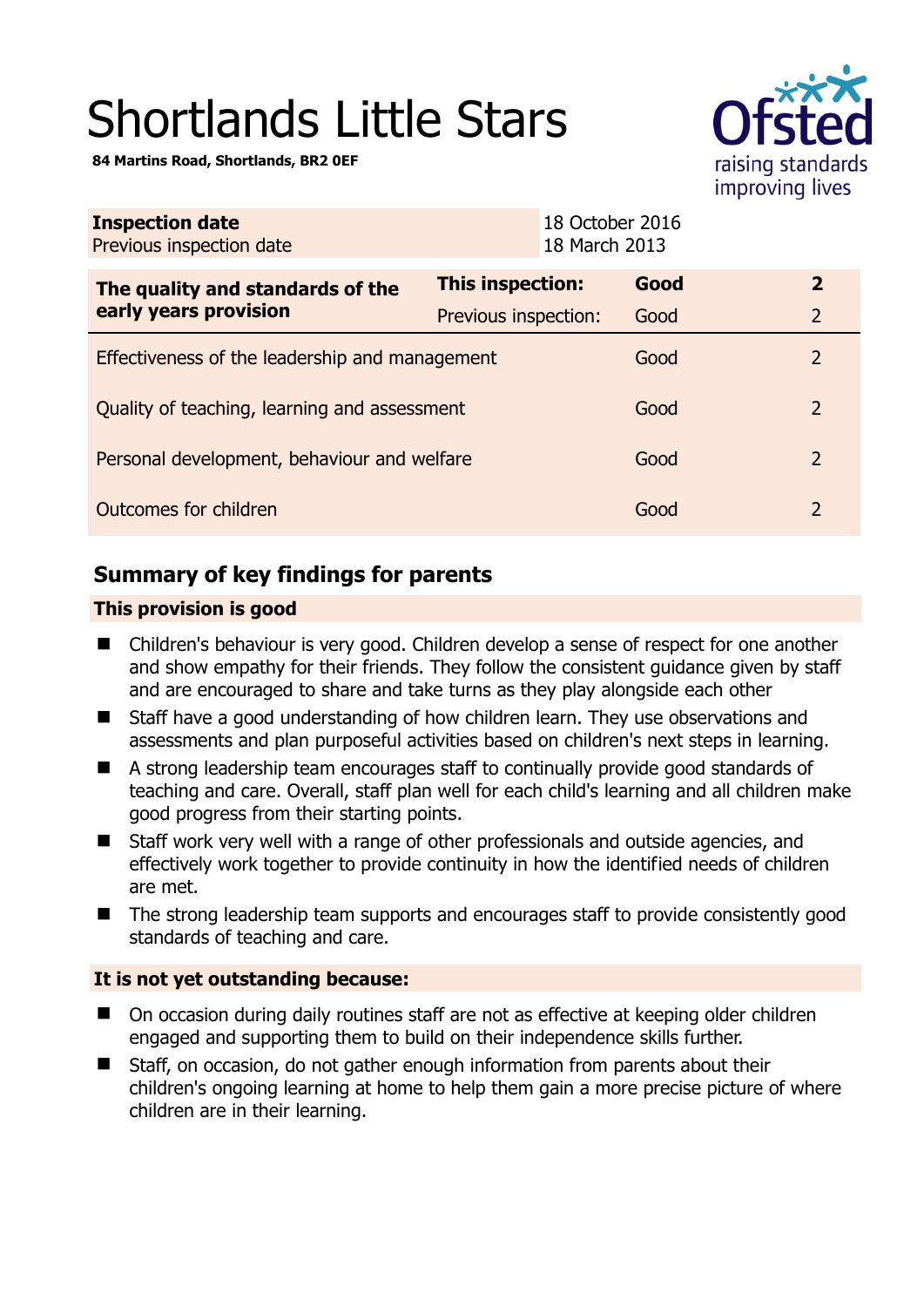## **What the setting needs to do to improve further**

#### **To further improve the quality of the early years provision the provider should:**

- review the organisation of daily routines and make the most of opportunities to support older children's learning further and engage them fully in tasks
- $\blacksquare$  explore further ways to encourage parents to share more information about their children's learning at home.

#### **Inspection activities**

- The inspector observed the quality of teaching and assessed the impact this has on children's learning.
- The inspector completed a joint observation with the manager and held discussions about children's learning and progress.
- The inspector took into account the views of parents and carers spoken to on the day of the inspection.
- The inspector sampled documentation including children's learning and assessment records, and planning documentation.
- $\blacksquare$  The inspector checked evidence of the suitability and qualifications of the staff working with the children and the provider's self-evaluation and improvement plans.

#### **Inspector**

Anja Eribake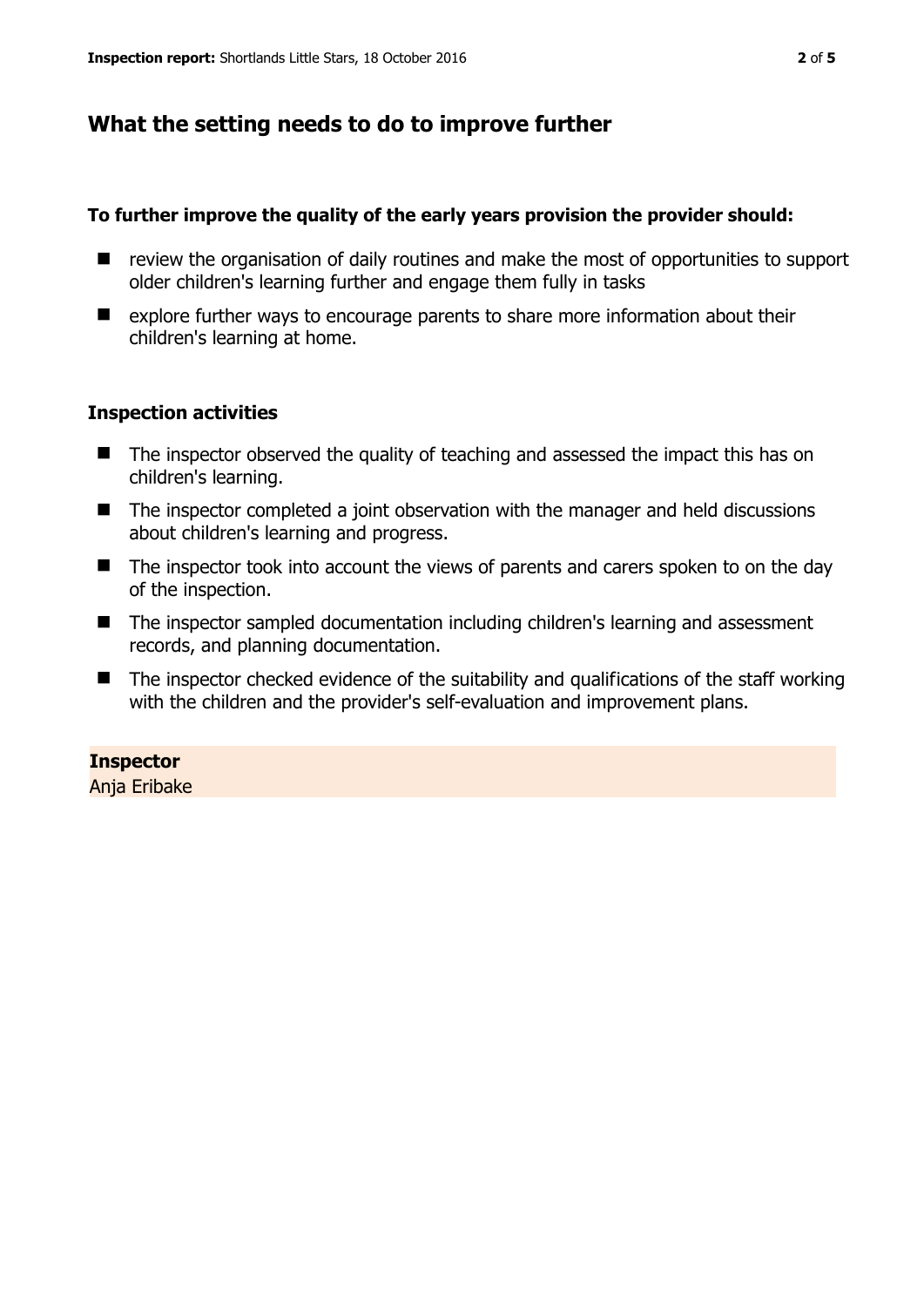# **Inspection findings**

### **Effectiveness of the leadership and management is good**

Managers closely monitor the work of staff. They observe staff as they work with children and offer suggestions on how practice could be further improved. Managers regularly meet with staff to discuss children's progress and their roles. This enables managers to identify and plan for staff's future professional development needs. Safeguarding is effective. All staff have a good understanding of their safeguarding responsibilities and regularly refresh their knowledge to keep up to date with current legislation. They are aware of how and where to report any concerns about a child's welfare. They check the areas children use for potential hazards and promptly address these. Staff supervise children closely to help keep them safe. Thorough recruitment, vetting and induction procedures help ensure staff know their roles and are suitable to work with children.

#### **Quality of teaching, learning and assessment is good**

Staff gather important information from the parents when children first start attending, and observe children themselves, to help identify their starting points and their next steps in learning. Staff support children's communication, social and physical skills well. They talk to children about what they are doing as they play and introduce new and exciting words. For example, very young children thoroughly enjoy listening to staff singing nursery rhymes, and exploring rattles. Management and staff monitor children's progress closely and are aware of the next steps they need to take in their learning. This enables them to identify any gaps in children's learning and plan how to close these.

#### **Personal development, behaviour and welfare are good**

Staff are good role models; they treat children fairly and speak to them in a calm and respectful manner. This helps children to understand how to manage their own behaviour and make friends. For example, older children offer to help their friends such as holding their plate for them while they dish their lunch. The key-person system is effective in helping children to settle if distressed. Staff inform parents daily about what their children have enjoyed doing that day. Staff understand the importance of fresh air and exercise. Children have daily opportunities to develop their large physical skills, both indoors and outdoors. Staff provide a wide variety of healthy meals and snacks. Fresh drinking water is always available to children should they require it.

#### **Outcomes for children are good**

Children learn a broad range of skills at this happy nursery. Children are developing good independence skills. They are aware of what is expected of them and follow simple instructions well. Children communicate their needs and are confident learners. They are developing the skills they need to prepare them well for school. For example, all children enjoy opportunities to make marks and are developing good early literacy skills.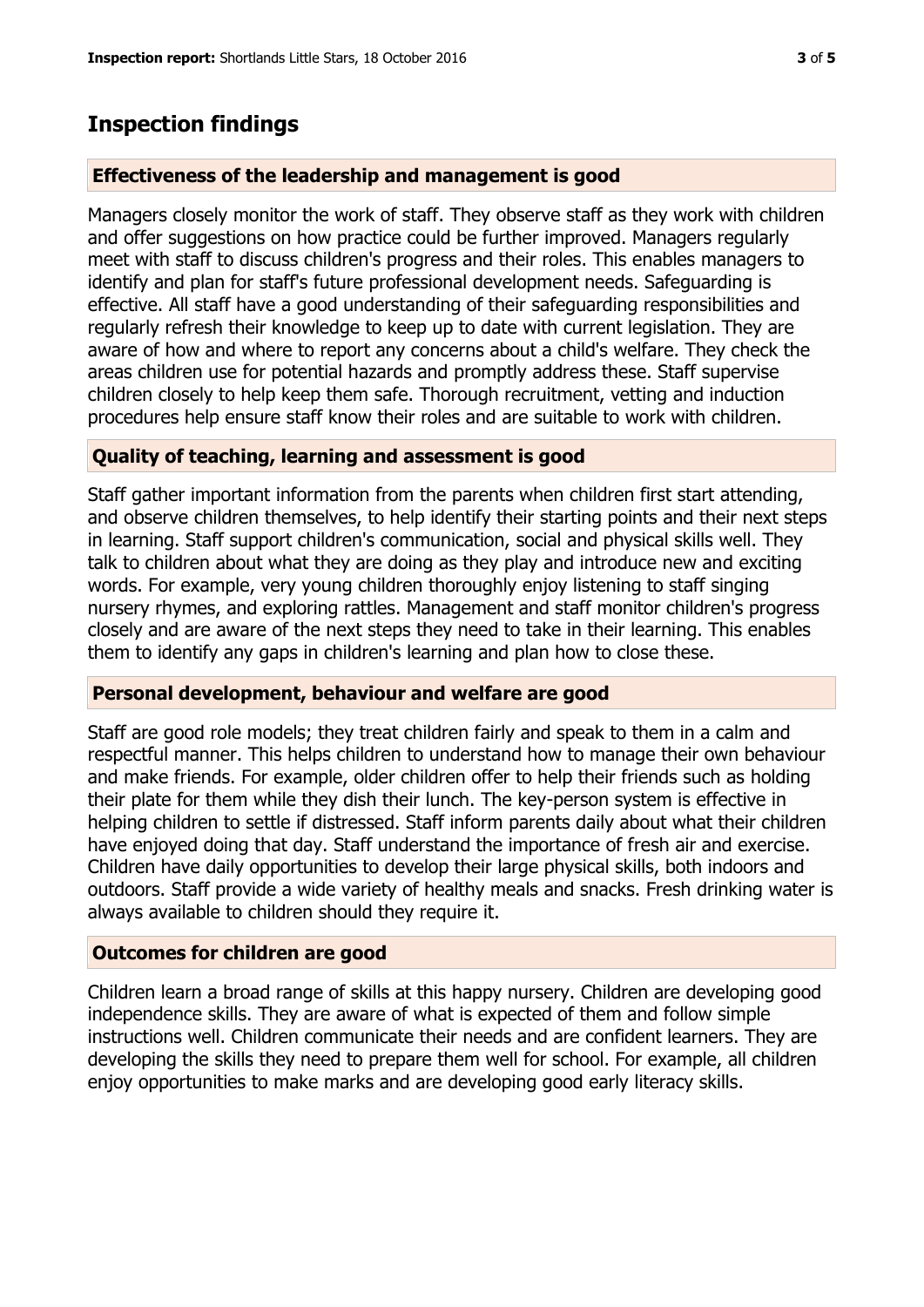## **Setting details**

| Unique reference number                             | EY332042                                                                             |  |
|-----------------------------------------------------|--------------------------------------------------------------------------------------|--|
| <b>Local authority</b>                              | <b>Bromley</b>                                                                       |  |
| <b>Inspection number</b>                            | 1061989                                                                              |  |
| <b>Type of provision</b>                            | Full-time provision                                                                  |  |
| Day care type                                       | Childcare - Non-Domestic                                                             |  |
| <b>Registers</b>                                    | Early Years Register, Compulsory Childcare<br>Register, Voluntary Childcare Register |  |
| Age range of children                               | $0 - 4$                                                                              |  |
| <b>Total number of places</b>                       | 72                                                                                   |  |
| Number of children on roll                          | 64                                                                                   |  |
| Name of registered person                           | Casterbridge Nurseries Ltd                                                           |  |
| <b>Registered person unique</b><br>reference number | RP900869                                                                             |  |
| <b>Date of previous inspection</b>                  | 18 March 2013                                                                        |  |
| <b>Telephone number</b>                             | 0203 780 3066                                                                        |  |

Shortlands Little Stars registered in 1996. The nursery is housed in a converted chapel situated in a residential area of Bromley, in the London Borough of Bromley. The nursery opens each weekday throughout the year from 7.30am until 6.30pm, closing for one week at Christmas. The nursery employs 19 staff, 14 of whom hold relevant early years qualifications at either level 5, level 3 or level 2. The nursery receives funding for the provision of free early education for children aged two, three and four years.

This inspection was carried out by Ofsted under sections 49 and 50 of the Childcare Act 2006 on the quality and standards of provision that is registered on the Early Years Register. The registered person must ensure that this provision complies with the statutory framework for children's learning, development and care, known as the early years foundation stage.

Any complaints about the inspection or the report should be made following the procedures set out in the guidance 'Complaints procedure: raising concerns and making complaints about Ofsted', which is available from Ofsted's website: www.gov.uk/government/organisations/ofsted. If you would like Ofsted to send you a copy of the guidance, please telephone 0300 123 4234, or email enquiries@ofsted.gov.uk.